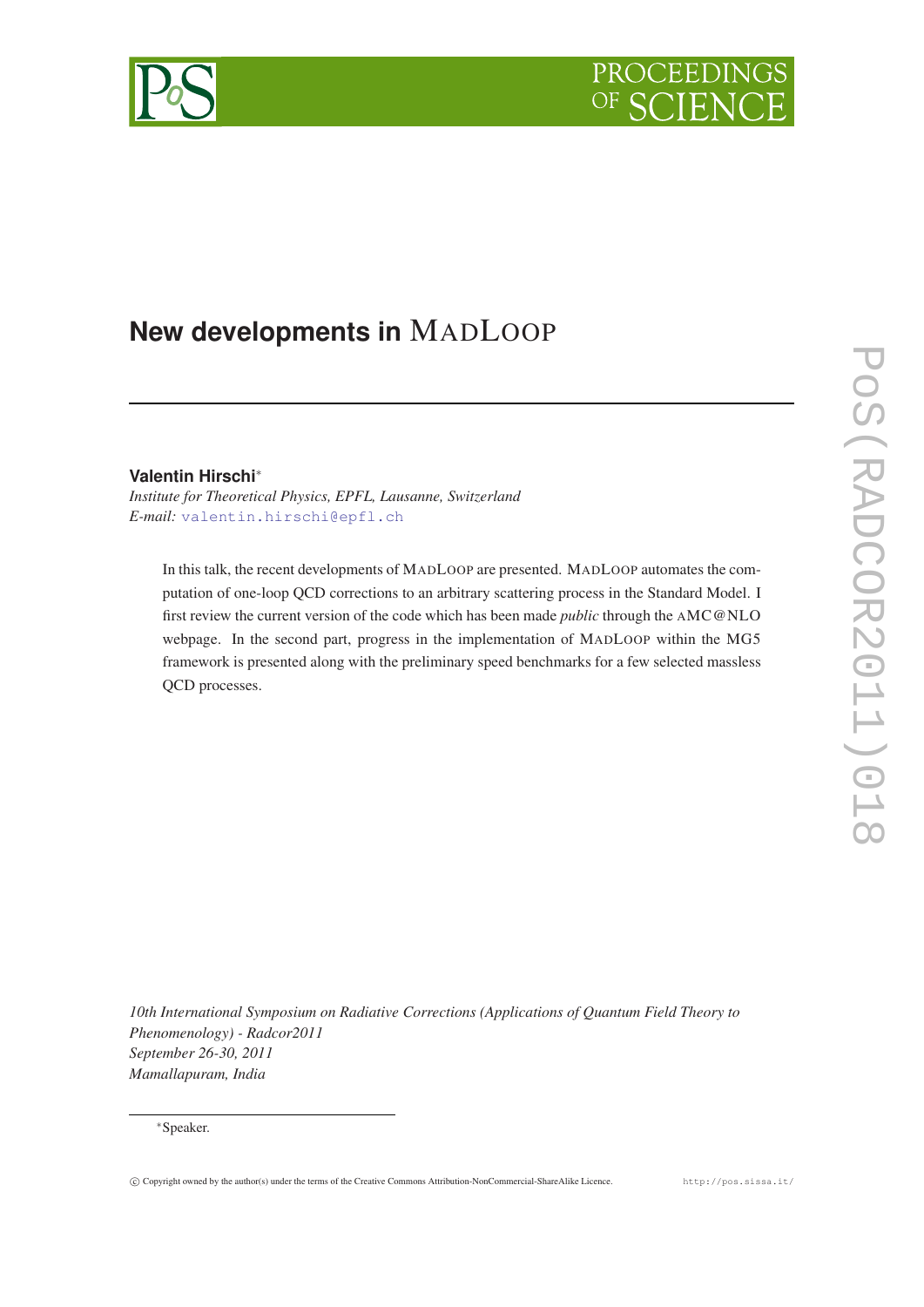### 1. MADLOOP in a nutshell

Recently, several programs [\[1,](#page-5-0) [2,](#page-5-0) [3,](#page-5-0) [4,](#page-5-0) [5,](#page-5-0) [6\]](#page-5-0) for the computation of one-loop corrections in QCD have been developed thanks to a new generation of tools based on numerical [\[7,](#page-5-0) [8](#page-5-0)] or semianalytical  $[1, 2, 3, 5]$  $[1, 2, 3, 5]$  $[1, 2, 3, 5]$  $[1, 2, 3, 5]$  $[1, 2, 3, 5]$  $[1, 2, 3, 5]$  $[1, 2, 3, 5]$  $[1, 2, 3, 5]$  $[1, 2, 3, 5]$  reduction mechanisms. MADLOOP  $[4]$  $[4]$  $[4]$  exploits the OPP  $[9]$  method as implemented in CUTTOOLS [\[7\]](#page-5-0) and aims at the full automation of arbitrary 1-loop computations. In its original version MADLOOP is an independent C++ code interfaced to MADGRAPH4 [\[10](#page-5-0)] for tree-diagram generation that writes out a fortran code computing the amplitude as requested by a user. Recently, python version five of MADGRAPH, dubbed MG5 [[11\]](#page-5-0), has been released and the possibility of rewrting MADLOOP in this framework has arisen. We refer to this new version as MADLOOP5, as opposed to the original MADLOOP4 which is now part of the AMC@NLO framework and has already sucessfully provided virtual amplitudes for several calculations and LHC phenomenological applications [[12,](#page-6-0) [13](#page-6-0), [14](#page-6-0), [15\]](#page-6-0).

What follows gives a quick description of the MADLOOP program.

#### 1.1 Program overview

The user process  $\{n_i\} \rightarrow \{n_f\}$  is specified in an order file compliant with the *LesHouches* standards [[16\]](#page-6-0), as well as the model name and the desired QED order. The Born diagrams are generated along with the necessary counterterms (UV renormalization and the so-called R2 terms [[17](#page-6-0)]). The loop topologies are constructed starting from their corresponding L-cut diagrams, which are obtained by cutting<sup>1</sup> the loop at a given internal line. L-cut diagrams are obtained by generating the tree-level diagrams of the process  $\{n_i\} \rightarrow \{n_f\} + \{q^{\star}, \bar{q}^{\star}\}\$ , where the  $q^{\star}$  are the L-cut particles, namely those that can run in the loop. For QCD corrections, it is enough to consider for  $q^*$  the gluon and all the quarks.

As loops can be cut at as many places as there are loop propagators times two (they can be read along two opposite directions), many L-cut diagrams correspond to the same loop diagram once the two L-cut particles are sewed back together. The first task of MADLOOP is to efficiently identify double counting by associating to each L-cut diagram a tag which is unique to each loop diagram contributing to the process.

Accounting for the color structure of the amplitude is a straight-forward extension of what is done at the tree-level except for the fact that in this case virtual-Born interference terms must be considered. The computation of the L-cut diagrams is carried on exactly as for tree-level processes through chains of HELAS [[18\]](#page-6-0) calls. However, in order to provide the integrand necessary for CUT-TOOLS to numerically evaluate the loop contribution, some modifications to the tree-level output are necessary:

- The momentum flowing in the loop is complex.
- Only the numerator of the propagator of the loop particles must be computed.
- The Lorentz trace of the loop is realized by summing over the arbitrary polarization vectors of the L-cut particles, for which an orthogonal basis is used.

<sup>1</sup>These cuts have nothing to do with unitarity cuts and this is why they are referred to as *L-cuts*, standing for Loop cuts.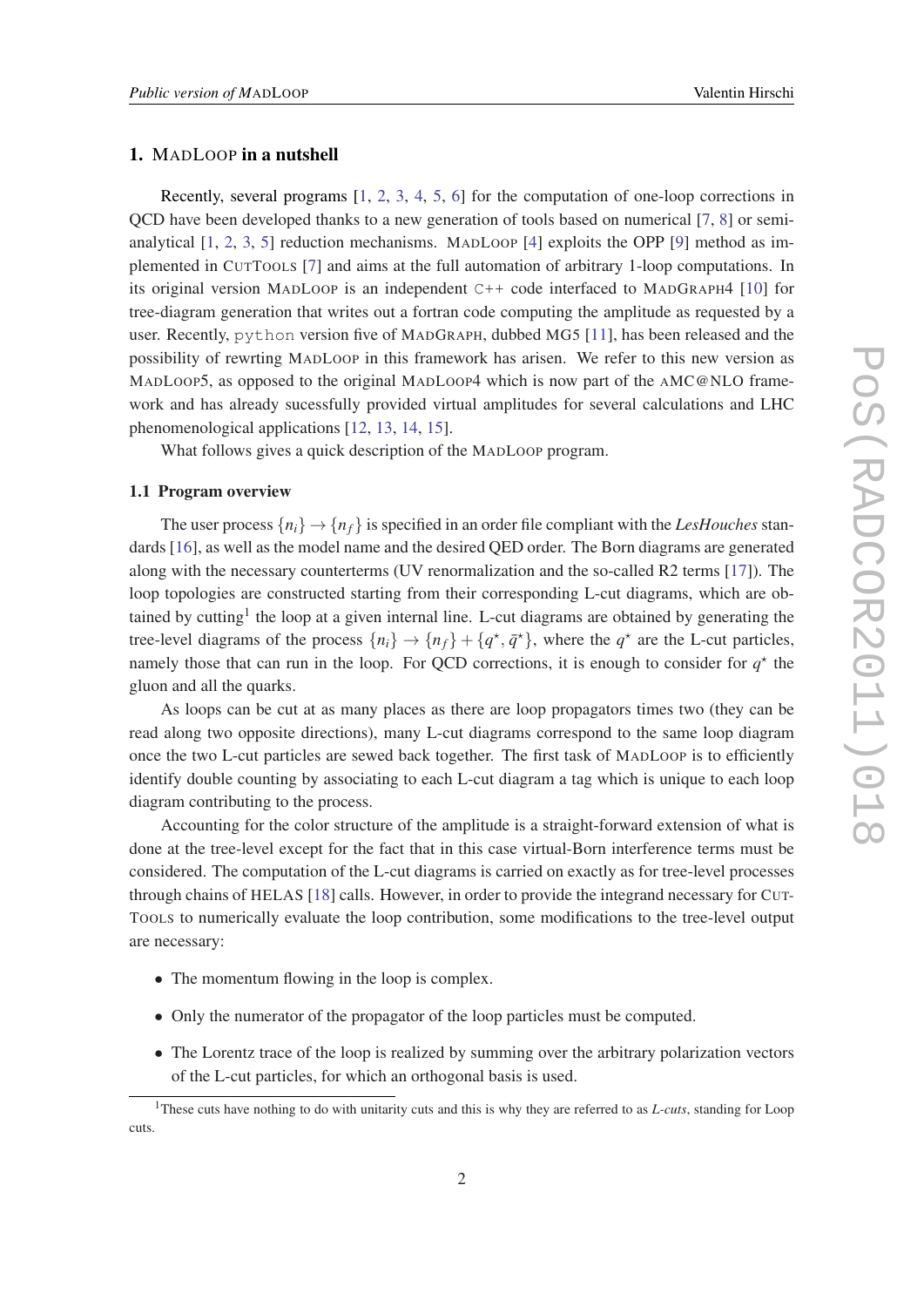<span id="page-2-0"></span>To assess the sanity of the result, two checks are automatically performed: the coefficient of the double pole of the virtual amplitude is compared against its universal analytical expression taken from eq. B.2 of ref. [\[19](#page-6-0)] and, in case a gluon or a photon are present in the external state, gauge invariance is tested by calculating the 1-loop amplitude with a longitudinal polarization.

A key issue in automatic computations is the detection and efficient management of possible numerical instabilities. Phase space points for which CUTTOOLS detects that some loops are numerically unstable, called UPS points further then, do undertake a "rescue" process at the helicity level. If the kinematical configuration of the UPS is slightly modified, it is likely that it will fall back in a stable regime. The following *shift* is applied<sup>2</sup>:

$$
k_i^3 \longrightarrow (1 + \lambda_{\pm})k_i^3. \tag{1.1}
$$

The transverse momenta are left invariant, and the energy components are adjusted so to impose on-shellness and four-momentum conservation. If, for at least two of these modified phase-space points, the result for the originally unstable loop is flagged stable, the evaluation of the finite part of the virtual returned by MADLOOP is based on the average of the stable evaluations of the two shifted phase-space points, normalized by their respective Born amplitude. The uncertainty due this procedure is deduced from the distance between these two shifted results. Among all the processes presented in ref. [\[4\]](#page-5-0) only a couple have a fraction of UPS larger than  $10^{-4}$  of which 99.9% are recovered to stability after shifts of magnitude  $|\lambda| = 0.01$  or  $|\lambda| = 0.05$  at most. For the very few UPS still unstable after the shifts, MADLOOP returns a value based on the median of the distribution of all previous stable evaluations. This rescue system can guarantee an uncertainty due to UPS much smaller than the Monte-Carlo one for all processes presented in [\[4\]](#page-5-0), where the interested reader can also find more details on the rescuing method.

# 2. Public use of MADLOOP4

The use of MADLOOP4 has recently been made public<sup>3</sup> through the website *amcatnlo.web.cern.ch* under the section 'Compare with MadLoop'. For a wide range of processes in the Standard Model, the user can obtain the numerical evaluation of the finite part and poles of the virtual amplitude squared against the Born one and summed over color and helicity. The only inputs required by the user are:

- The process, specified using the MADGRAPH naming conventions and compliant with the MADLOOP4 limitations (see further).
- The QED coupling order of the process.
- Wether to consider the bottom quark massive or massless.

At this stage, the input process must still respect all MADLOOP4 constraints listed below:

• The process must have a contribution at tree-level (Born level).

<sup>&</sup>lt;sup>2</sup>The shift of Eq. 1.1 is performed along the z-axis but other directions are also considered.

<sup>&</sup>lt;sup>3</sup>The user still needs to register on the webpage before using this tool. The registration process, automatic and fast, is only here to keep track of the different users of the tool.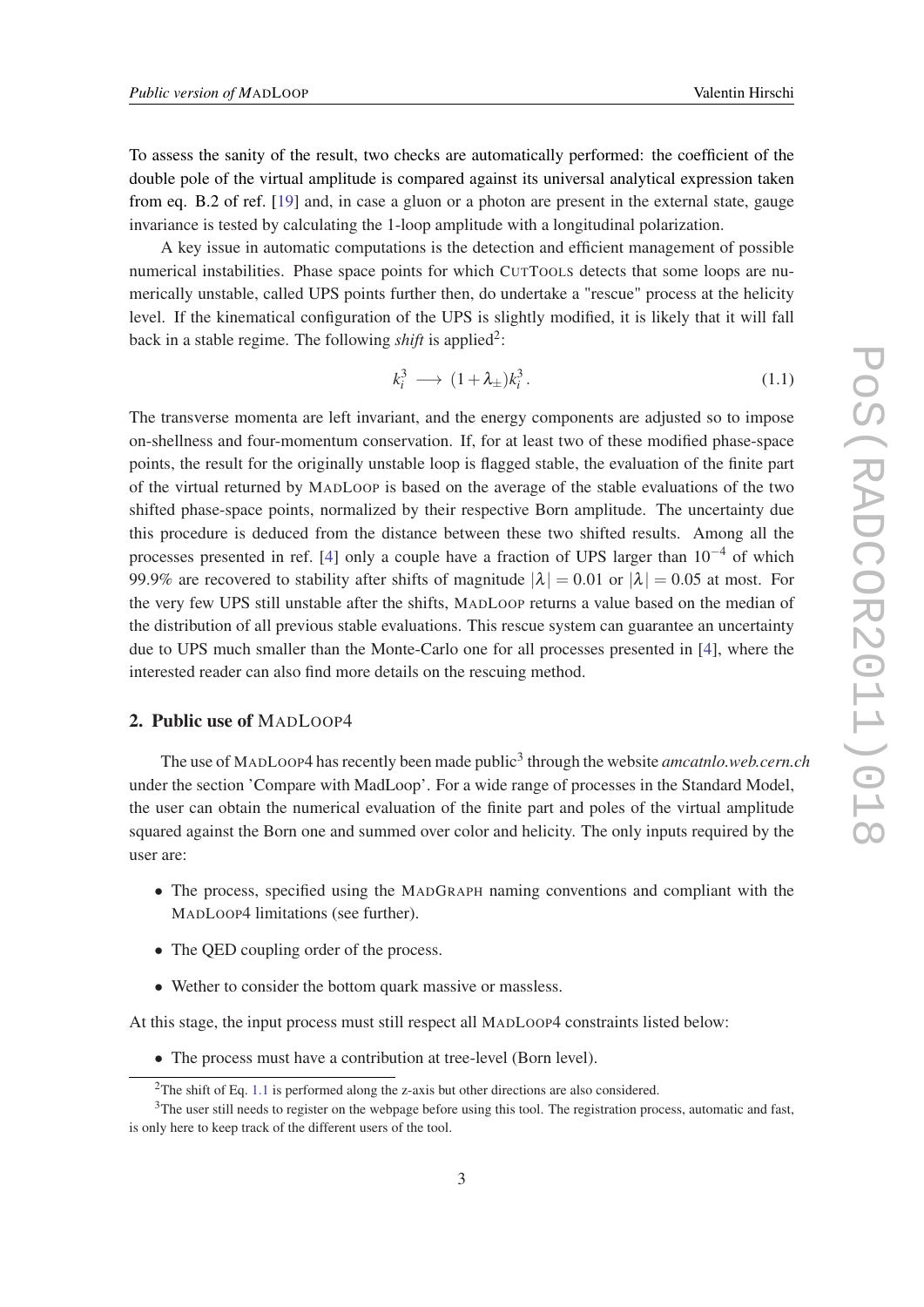- The Born Feynman diagrams contributing must not comprehend any 4-gluon vertex.
- All Born contributions must factorize the same powers of  $\alpha_s$  and  $\alpha$ .
- At least one quark must be present in the external states of the input process.

The conventions adopted by MADLOOP4 for the computation are:

- UV renormalization is included, in the  $\overline{MS}$  scheme for massless modes and using zeromomentum subtraction for the massive ones. See appendix B.2 of ref. [[4](#page-5-0)] for the definition of the UV counterterms employed.
- The widths of all particles are set to zero as MADLOOP4 does not work in the complex mass scheme.
- The identical final state particle factor is included.

The result *V* is given in the CDR regularization scheme and in the form of three coefficients<sup>4</sup>  $c_0$ , *c*−<sup>1</sup> and *c*−<sup>2</sup> defined as follows:

$$
V = \frac{(4\pi)^{\varepsilon}}{\Gamma(1-\varepsilon)} \left( \frac{c_{-2}}{\varepsilon^2} + \frac{c_{-1}}{\varepsilon} + c_0 \right). \tag{2.1}
$$

The model parameters used can be found on the AMC@NLO MADLOOP check webpage.

### 3. Recent progresses in MADLOOP5

As advertised in the introduction, MADLOOP has recently been implemented in the MG5 framework. Thanks to the great flexibility of MG5, MADLOOP5 already brings new improvements.

Firstly, MADLOOP5 generates loop-diagrams much faster thanks to the more efficient MG5 algorithm for tree-diagram generation. Moreover, all MADLOOP4 limitations listed in section [2](#page-2-0) are relieved. The cumbersome computation of the four gluons R2 counterterm is made possible by exploiting the UFO [[20](#page-6-0)] model format which allows for vertex definitions with entangled color and Lorentz structures. As a secondary upgrade, the loop diagrams themselves can now be drawn and not only the L-cut diagrams as it was the case in MADLOOP4. Figure [1](#page-4-0) shows a snapshot of the drawings of loop diagrams contributing to the  $d\bar{d} \rightarrow u\bar{u}$  process. Finally, a more efficient caching of the HELAS wavefunctions computed during the evaluation of a phase-space point improves running time.

In the near future, MADLOOP5 will also feature other new capabilities. This includes the ability of working in the complex mass scheme and to have massive electroweak bosons running in the loop. For this to be useful, mixed order perturbation corrections will be supported<sup>5</sup>. To more efficiently handle numerically unstable phase-space points, MG5 will be able to provide the loop integrand to CUTTOOLS in multiple-precision when needed. Finally, decay chains will be

<sup>4</sup>Notice that if any contributing Born diagram contains a massive virtual quark (i.e. on an internal line of the Feynman Diagram), only the coefficient *c*<sup>0</sup> and *c*−<sup>2</sup> are correctly computed and *c*−<sup>1</sup> will not be provided.

<sup>5</sup>MG5 can already generate the relevant loop for processes for which the user includes the perturbation of different coupling orders, like QCD and QED.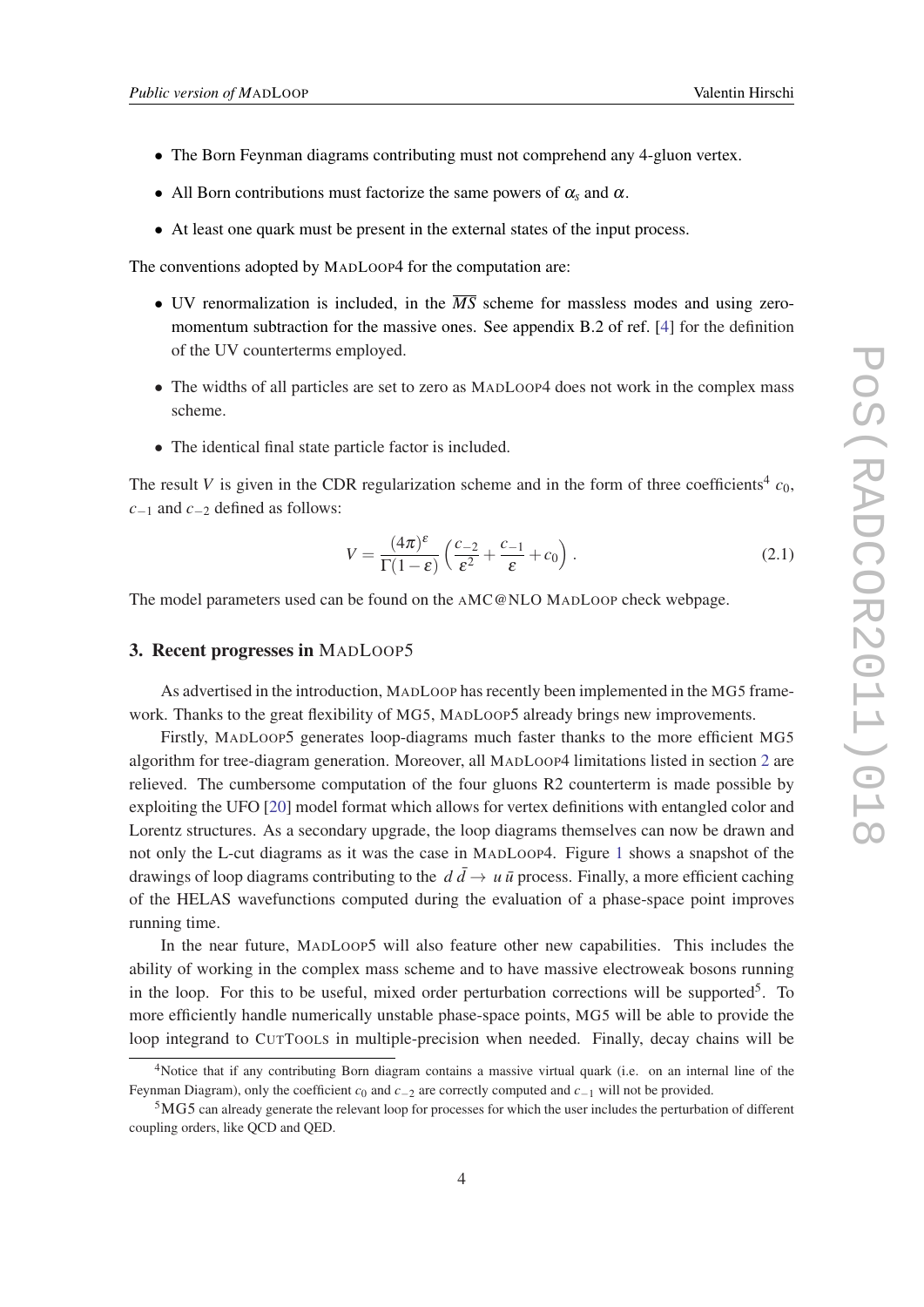<span id="page-4-0"></span>

**Figure 1:** Two examples of loop Feynman diagrams drawn by MADLOOP5 for the process  $d\bar{d} \rightarrow u\bar{u}$ .

| Process                                 | Generation time |                   | Output size |          | Running time    |         |
|-----------------------------------------|-----------------|-------------------|-------------|----------|-----------------|---------|
|                                         | ML <sub>5</sub> | ML4               | ML5         | ML4      | ML <sub>5</sub> | ML4     |
| $d\bar{d} \rightarrow u\bar{u}$         | 8.8s            | 5.4s              | 208 Kb      | 268 Kb   | 0.0088s         | 0.0094s |
| $d\bar{d} \rightarrow d\bar{d}g$        | 17s             | 104s              | 424 Kb      | $1.7$ Mb | 0.64s           | 0.74s   |
| $d\bar{d} \rightarrow d\bar{d}u\bar{u}$ | 23s             | 2094 <sub>s</sub> | 552 Kb      | $3.3$ Mb | 1.93 s          | 2.34s   |
| $gg \rightarrow ggg$                    | 71 s            | X                 | $1.5$ Mb    | X        | 30s             | X       |
| $gg \rightarrow gggg$                   | $37m60s^6$      | X                 | 27 Mb       | X        | 1h12m           | X       |

Table 1: Speed benchmark comparing results for chosen processes obtained with MADLOOP5 and MAD-LOOP4 on a machine with a dual 2.8 Ghz Intel Core CPU. The running time refers to the computation of the loop amplitude squared (against the Born) *summed over color and helicity configurations* for a single phasespace point. In particular, only the vanishing helicity configurations are filtered out, not the vanishing loops for specific helicity configurations. CUTTOOLS is allowed to re-perform the reduction in multiple-precision when needed. The reference model used here is massless QCD with two light-flavored quarks. The output file size includes the HELAS source only for MADLOOP5 as it is process independent for MADLOOP4 (no optimization is performed to get rid of the unused subroutines). The five- and six-gluon amplitudes are marked with a cross for MADLOOP4 as they are not available.

specified and generated in the exact same way as they are now for tree-level processes in MG5. In a further future, MADLOOP5 will be capable of working in any BSM models obtained directly from FEYNRULES [\[21](#page-6-0)].

First results from MADLOOP5 are already available for the massless QCD model with 2 light flavor quarks. Table 1 shows a comparison between results obtained with MADLOOP4 and MADLOOP5 for chosen processes. The five- and six-gluon amplitude were successfully cross-checked against the NGLUON [\[22](#page-6-0)] code. Drastic improvement in generation time and output file size is obtained while running time is only moderately improved.

<sup>6</sup>Compilation time dominates here as gfortran takes 3h30 to compile the output code.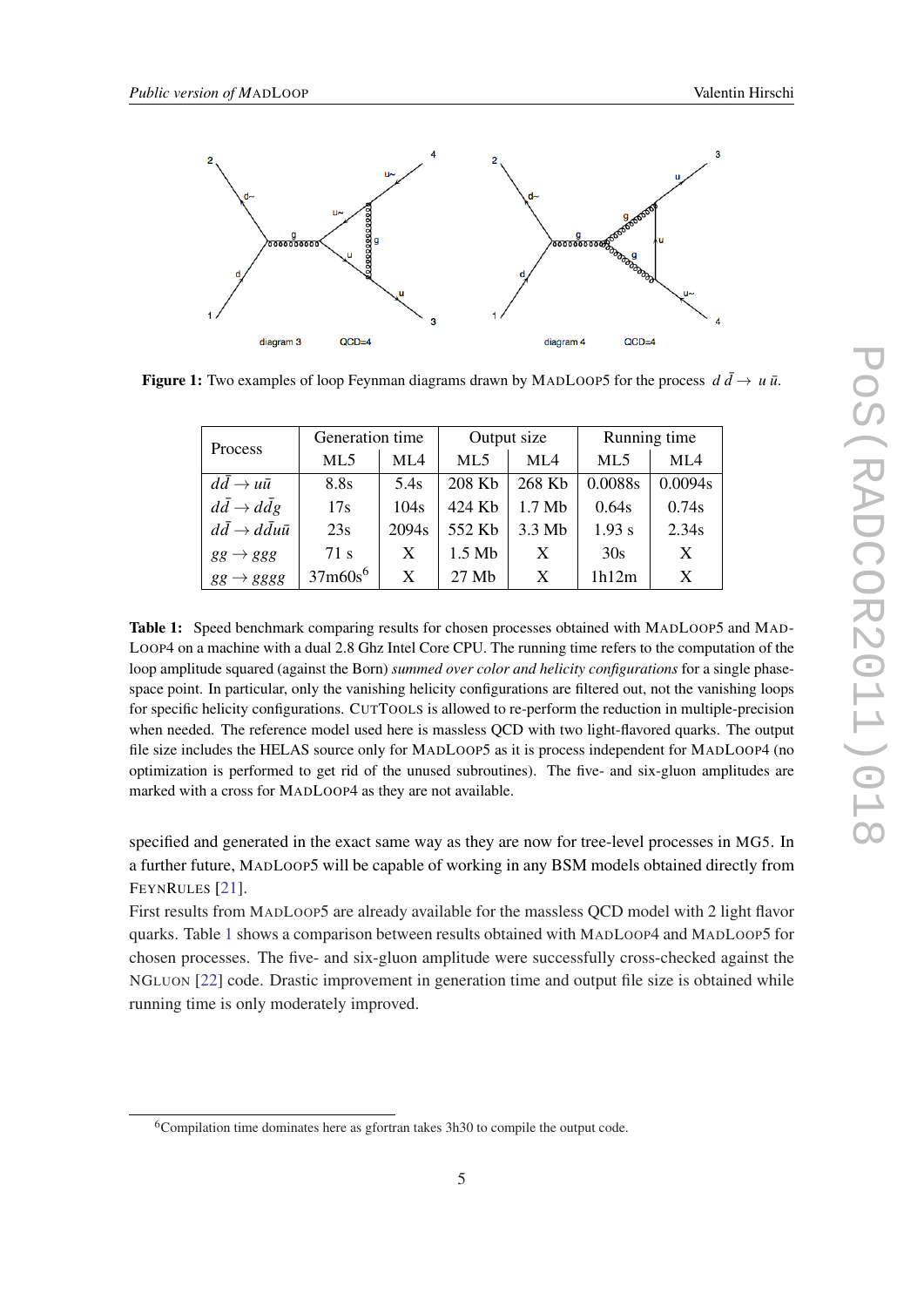# <span id="page-5-0"></span>4. Conclusion

In the first section, the public version of MADLOOP4 with the details of its computational setup and limitations were presented. Applications to physics studies and its use as robust benchmark for other private computations have already proven to be useful.

In the last section, the preliminary results for the MADLOOP implementation in MG5 were shown along with the new features already implemented and yet to come. This paves the way to a whole set of new applications using MG5 for LHC phenomenology.

### 5. Acknowledgements

I am indebted to Marco Zaro for his great help in setting up the webpage for public use of MADLOOP4 and to Olivier Mattelaer for the implementation of the Feynman loop diagram drawing in MADLOOP5. I would also like to thank Johan Alwall for many useful discussions and his insightful ideas on the MADLOOP5 structure. Finally, I am grateful to Fabio Maltoni for the thorough proofreading of this proceeding and to all members of the AMC@NLO group in general without whom this work would not have been possible.

## **References**

- [1] G. Cullen *et al.*, *Automated One-Loop Calculations with GoSam*, [1111.2034](http://xxx.lanl.gov/abs/1111.2034).
- [2] G. Bevilacqua, M. Czakon, M. Garzelli, A. van Hameren, A. Kardos, *et al.*, *HELAC-NLO*, [1110.1499](http://xxx.lanl.gov/abs/1110.1499).
- [3] J. M. Campbell and R. Ellis, *MCFM for the Tevatron and the LHC*, *Nucl.Phys.Proc.Suppl.* 205-206 (2010) 10–15, [[1007.3492](http://xxx.lanl.gov/abs/1007.3492)].
- [4] V. Hirschi *et al.*, *Automation of one-loop QCD corrections*, *JHEP* 05 (2011) 044, [[1103.0621](http://xxx.lanl.gov/abs/1103.0621)].
- [5] C. Berger, Z. Bern, L. Dixon, F. Febres Cordero, D. Forde, *et al.*, *An Automated Implementation of On-Shell Methods for One-Loop Amplitudes*, *Phys.Rev.* D78 (2008) 036003, [[0803.4180](http://xxx.lanl.gov/abs/0803.4180)].
- [6] C. Berger, Z. Bern, L. J. Dixon, F. Febres Cordero, D. Forde, *et al.*, *One-Loop Calculations with BlackHat*, *Nucl.Phys.Proc.Suppl.* 183 (2008) 313–319, [[0807.3705](http://xxx.lanl.gov/abs/0807.3705)].
- [7] G. Ossola, C. G. Papadopoulos, and R. Pittau, *CutTools: A Program implementing the OPP reduction method to compute one-loop amplitudes*, *JHEP* 0803 (2008) 042, [[0711.3596](http://xxx.lanl.gov/abs/0711.3596)].
- [8] G. Heinrich, G. Ossola, T. Reiter, and F. Tramontano, *Tensorial Reconstruction at the Integrand Level*, *JHEP* 1010 (2010) 105, [[1008.2441](http://xxx.lanl.gov/abs/1008.2441)].
- [9] G. Ossola, C. G. Papadopoulos, and R. Pittau, *NLO corrections with the OPP method*, *Nucl.Phys.Proc.Suppl.* 183 (2008) 42–47.
- [10] T. Stelzer and W. F. Long, *Automatic generation of tree level helicity amplitudes*, *Computer Physics Communications* 81 (1994) 357.
- [11] J. Alwall, M. Herquet, F. Maltoni, O. Mattelaer, and T. Stelzer, *MadGraph 5 : Going Beyond*, [1106.0522](http://xxx.lanl.gov/abs/1106.0522).